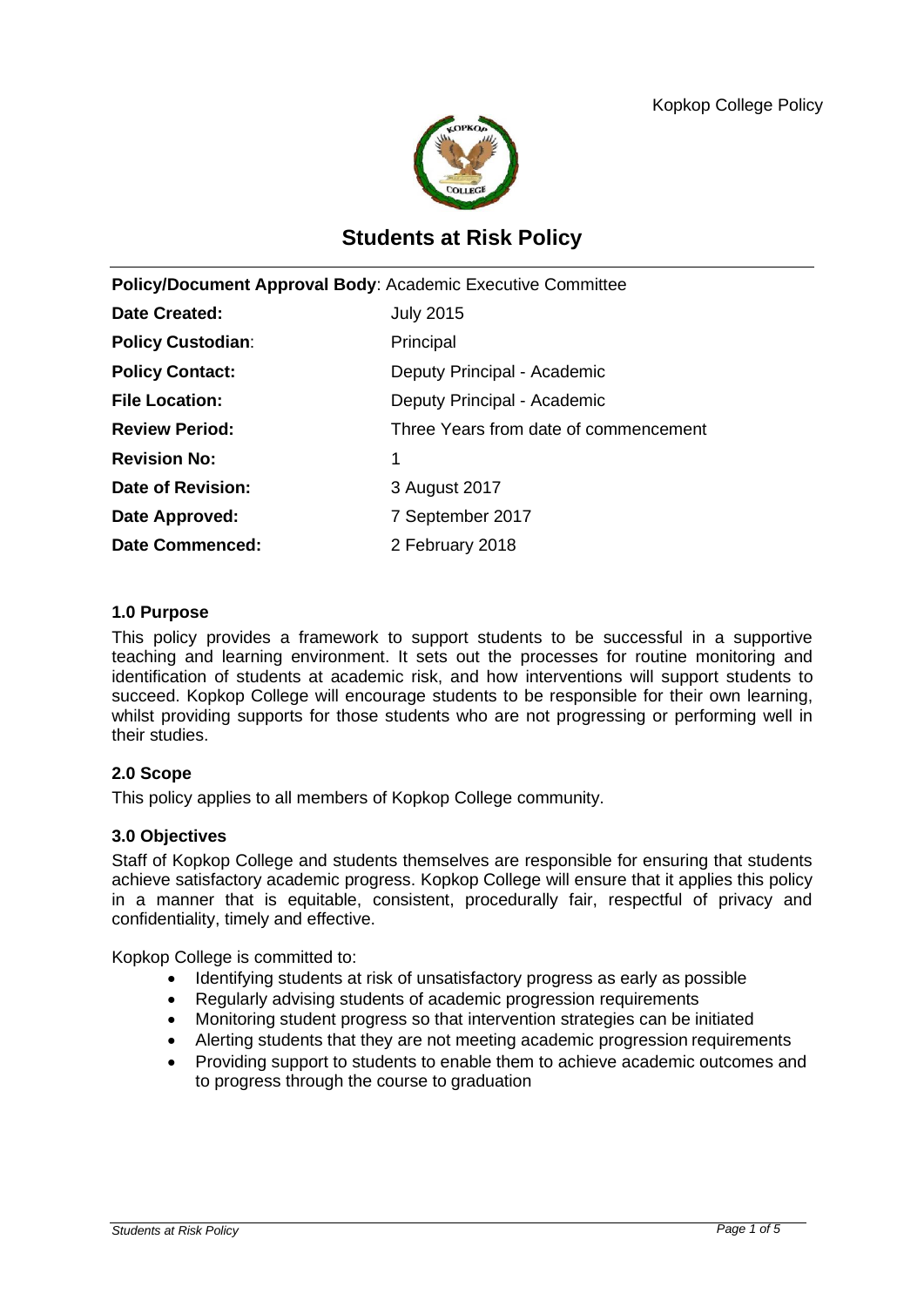Students are responsible for:

- Undertaking good study habits to achieve learning outcomes
- Observing unit pre-requisites and course rules to ensure that they have sufficient prior knowledge to successfully complete units
- Attending classes and other defined activities (such as labs and collaborative sessions)
- Making a positive and equitable contribution to classes, labs and other sessions
- Submitting assessment tasks by due dates
- Working harmoniously with fellow students and assisting them where possible
- Notifying staff and seeking help if extenuating circumstances arise

#### **4.0 Implementation**

Kopkop College will implement the following framework that underpins this policy to support students at risk.

## **1. Identification**

Kopkop College is committed to ensure that there are systems in place to ensure that students at academic risk are identified at all stages of their studies, including prior to enrolment. Staff will monitor students at various stages:

- Prior to enrolment to ensure that entry level knowledge is sufficient to successfully complete the course, including technical and English language ability
- During term at each assessment and at the end of each term, to identify that students are achieving satisfactory results
- At the end of each calendar year to ensure progress milestones are achieved

## **2. Intervention**

Kopkop College will have intervention strategies if students are identified as being at academic risk. These interventions will be relevant for the issue identified so that effective and timely support can be offered.

# **3. Supports**

Kopkop College will provide support to students to enable satisfactory academic progression to complete the course of study. Students will be supported by:

- Assistance with English language, both written and oral, by suggestions as to relevant external resources/websites
- Assistance with Mathematics skills, where required
- Study skills
- Personal counselling
- Submit drafts of assessments
- Meet informally with unit lecturer on a regular basis

#### **4. Counselling**

Where students have been identified as at academic risk, students will be contacted and counselling will be offered. Students will be advised of supports available and the consequences of continued unsatisfactory progress.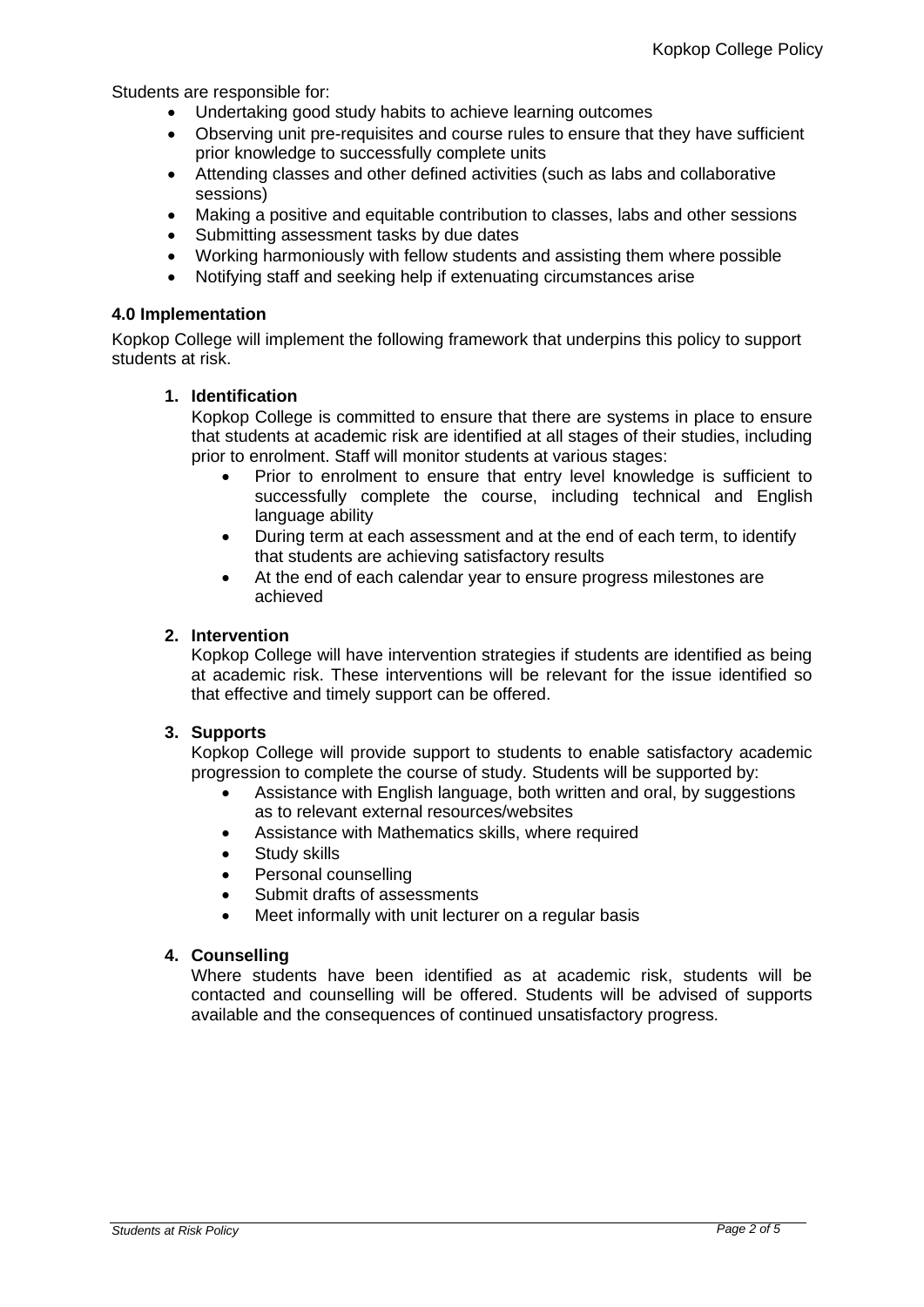# **5. Information**

Kopkop College will ensure that information is available to students in a variety of formats to ensure that students are aware of course requirements and what is expected to satisfactorily progress through the course. Students will be provided with information that will outline the consequences of unsatisfactory progress.

# *Monitoring and Reporting*

# **1. Pre-enrolment Assessment**

Students will be assessed prior to enrolment to ensure they have the necessary prerequisites to successfully complete the course, including technical, mathematics and English language ability. Students may be unit to an interview process and assessed on a case-by-case basis, if required. In the following circumstances, students will be permitted to enrol, but will be identified as at academic risk, and will therefore be placed on the Students at Academic Risk Register which is maintained by the Senior Subject Coordinator:

- Not met the stated English language entry requirements, but has agreed to enrol in English language support classes at an external training provider.
- Advised of special learning needs or assistance with regard to other subjects.

## **2. Monitoring Progress**

It is the responsibility of the Senior Subject Coordinators and Deputy Principal Academic to monitor the progress of each student in their relevant subjects of study. This will include attendance in classes, tutorials, labs, other team sessions and other classes; and satisfactory completion of assessment throughout each term.

# **3. Criteria for Identifying Students at Risk**

A student is deemed at risk of making unsatisfactory academic progress, additional to the pre-enrolment assessment, in a course if:

- They fail an assessment
- They fail a subject
- They fail an assessment or unit more than once
- Their grade point average falls below 2.5
- They do not meet attendance requirements of 80% plus.
- They will not complete the assessments within the maximum timeframe specified

#### **4. Notification**

Students will be notified verbally and in writing, as soon as they meet one of the risk criteria outlined above. The notification will advise that the student must communicate with the Senior Subject Coordinator and outline options available to the student. If a student continues to make unsatisfactory progress, they may be asked to show cause why they should not be excluded from the examination.

#### **5. Intervention**

The following supports/intervention strategies will be considered on a case-by-case basis, and may form part of a student's study plan:

- Assistance with academic or learning skills
- Assistance with English language, by suggestions as to relevant external resources/websites
- Assistance with personal issues, via options to contact external counsellors
- Mentoring by academic staff
- Change in subject pattern progression
- Change in the streaming in case of Upper Secondary School.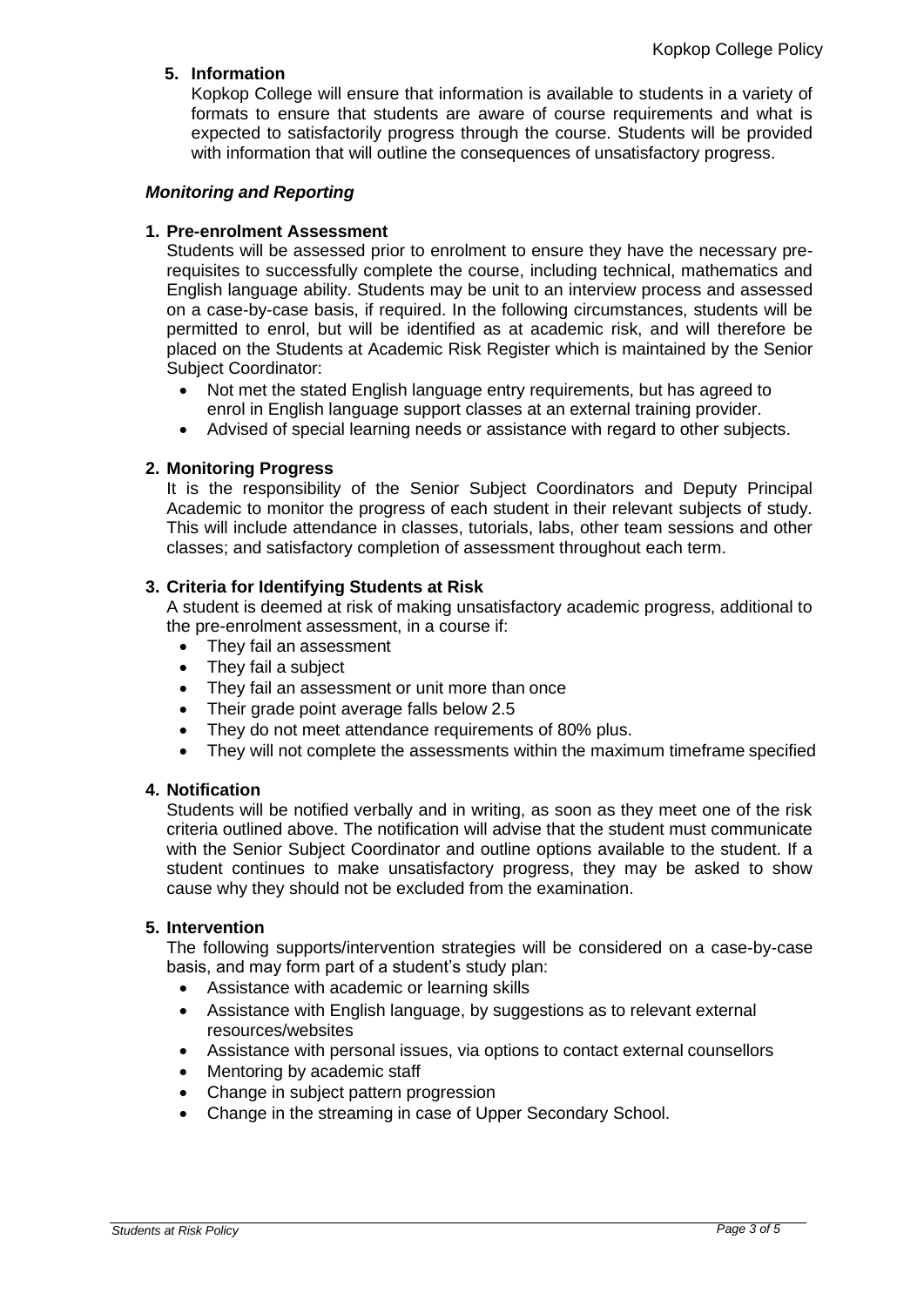# **6. Course Plan**

A Study Plan may be considered necessary for a student at academic risk, and if so, will be developed based on the intervention strategy negotiated in consultation with the student.

# **7. Academic Executive Committee**

Students who have been identified as at academic risk during the term, or at the end of the term, will have their results reviewed at each School Assessment Committee Meeting. The Academic Executive Committee will then be notified of students on the Students at Academic Risk Register together with details of any supports offered and provided to the student. Students with continued unsatisfactory progress may be required to communicate with the Academic Executive Committee or the Principal to explain their circumstances. The student may be asked to submit a letter in support of their circumstances and any evidence for the Academic Executive Committee's consideration.

## **8. Academic Probation / Enrichment**

The Academic Executive Committee may, after considering the student's circumstances and evidence, decide to place the student on academic probation / Enrichment. The student will be advised in writing of the details of the enrichment process, the probationary period and the consequences of failing to meet the probation requirements, which may be exclusion from the school / grades.

## **9. Appeal**

Students who have been excluded from the school / grade of study may appeal to the Academic Executive Committee for a review of the decision. The student may ask for a review of the decision based on the same information, or provide additional information and new evidence for consideration.

- 1. If this option fails, then students may appeal in writing to the School Governing Board, who will review the decision.
- 2. If a student is still unhappy with the decision, they make appeal to the Board of Directors or an external party. Refer to the Students Complaints, Grievances and Appeals Policy and Procedure.

At each stage of the appeal process, the relevant internal decision-maker must provide their decision to the student in writing within 7 days.

Copies of all outcomes and notifications related to the appeal process are kept on the student's file in accordance with the Student Complaints, Grievances and Appeals Policy and Procedure.

#### **10. Re-admission after exclusion**

A student who has been excluded from an academic grade may apply for readmission to that grade or another grade in accordance with Kopkop College's Admissions Policy.

# **5.0 Definitions**

**Academic Risk:** Potentially not successfully progressing through a grade of study and therefore not graduating from the grade.

**Exclusion:** This is the cancellation of a student's enrolment in a grade*.* The student may reapply for entry into a grade after a period of twelve (12) months.

**Learning outcomes:** Learning outcomes are the expression of the set of knowledge, skills and the application of the knowledge and skills a person has acquired and is able to demonstrate as a result of learning.